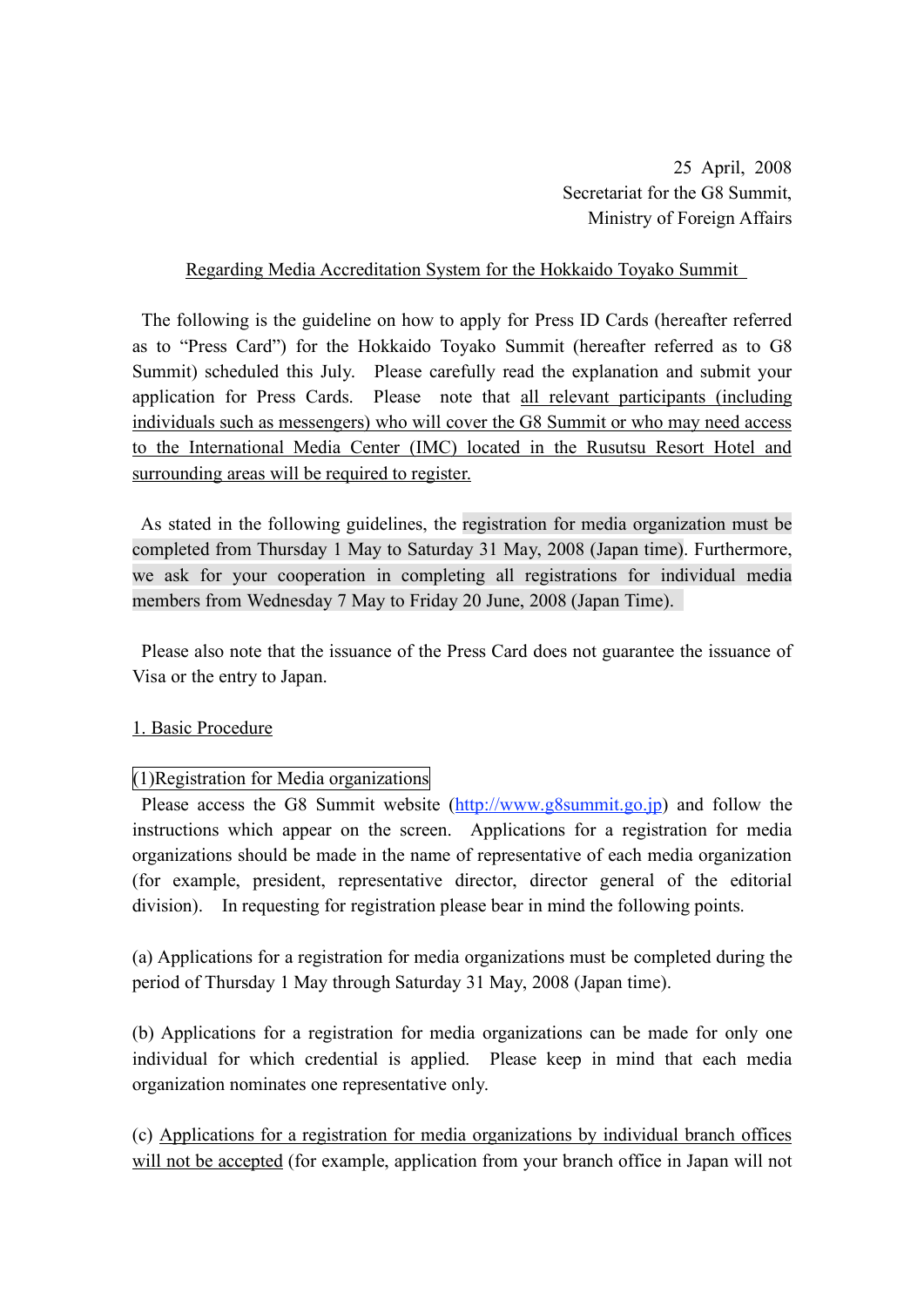be accepted). Therefore, you are requested to ensure that application for registration of media organizations is made via headquarters.

(d) When making an application for a registration for media organizations, it is required to attach a PDF file of the certification of employment of the representative to be registered.

(e) To expedite and simplify procedures, each media organizations will be allocated a couple set of User IDs and Passwords according the necessity numbers of applying for Press Cards. A single ID and Password will not allow more than one individual to process their applications simultaneously. Thus, please make sure to enter the necessary number of User IDs and Passwords you will need on the process of application screen. We suggest that you request approximately 10 User IDs and Passwords if the applying media organization needs to register 100 individuals (maximum 30 User IDs and Passwords). Please note, however, that the Ministry of Foreign Affairs may adjust the number of User IDs and Passwords available which may result in cases in which the requested number of User IDs and Passwords cannot be met.

(f) Description of name on Card: the name of the company inputted here will be printed on the Press Cards automatically. (It is possible to use abbreviations, for example, British Broadcasting Corporation as BBC.) Once registration is completed, it is not possible to change or revise it afterwards. Thus, we suggest that each media organization ensure that there is a single integrated description of the name of the company that is to be listed on the Press Cards.

(g) In some events, the Ministry of Foreign Affairs may make an enquiry regarding the content of the application for registration. In this event the cooperation of media organizations is appreciated.

## (2) Notification of User IDs and Passwords to apply for Press Cards

(a) After an application for a registration for media organization, registration has been received and the Ministry of Foreign Affairs approves and confirms the media organization, URL (note: this will be a protected site), User ID and Password to be used for applying for the Press Cards, will be notified via an e-mail to the registered representative.

(b) The registered representatives are requested to ensure that all of the concerned individuals at that media organization follow the required procedures for applying for the Press Cards in his/her responsibility.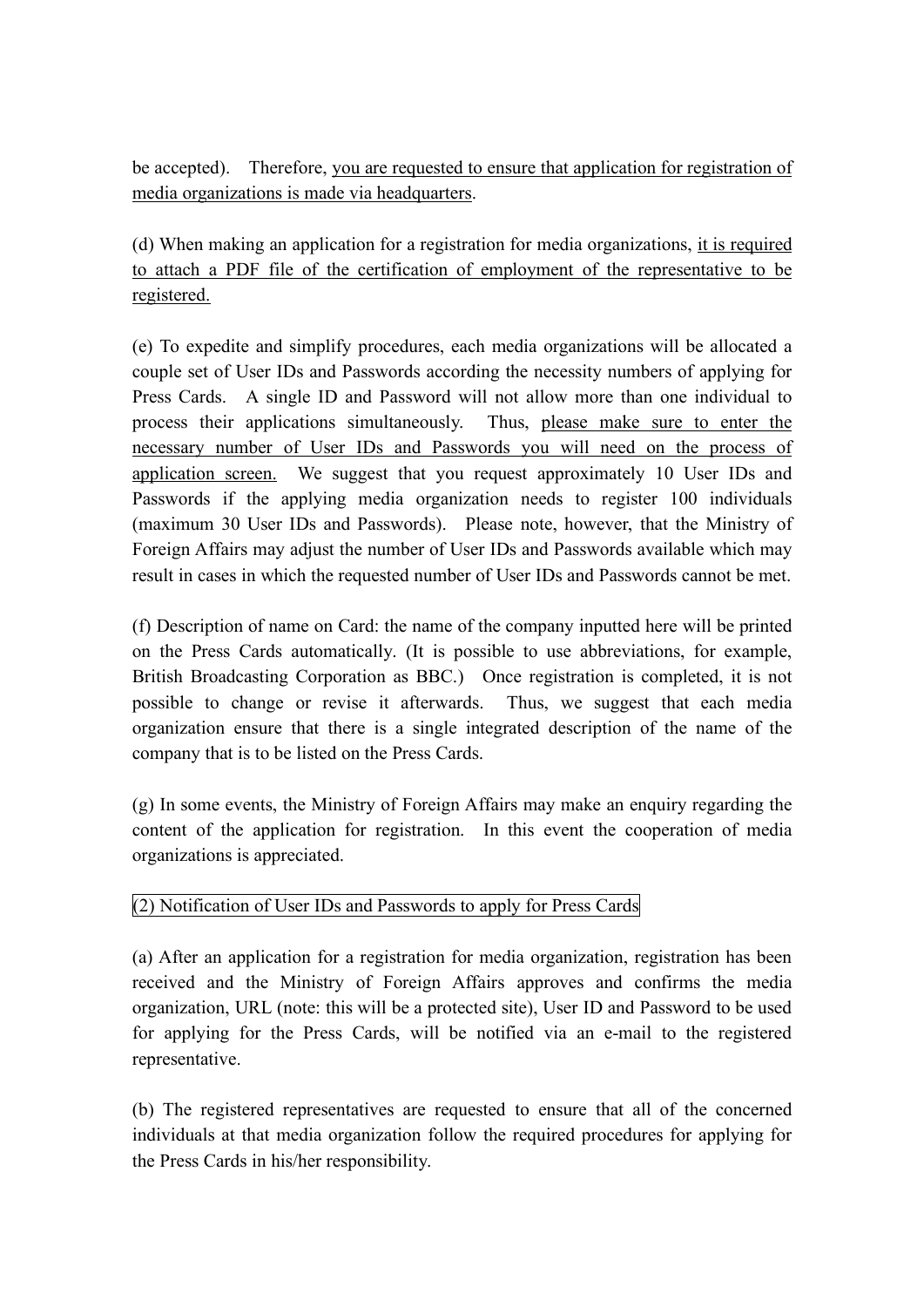(c) Please take extra caution in handling information related to the URL, User ID and Password used for applying for Press Cards. Please note that in the event that the URL, User ID and Password for applying for Press Cards are founded to be misused, the registered representative will take the responsibility.

(d) Please also note that notification of the URL, User ID and Password does not guarantee that Press Cards will be issued.

## (3) Registration for Media Personnel / Applying for Press Cards

(a) Once you receive the e-mail notification which provides the information regarding the application for Press Cards, please access the URL and use the assigned User ID and Password to proceed the application for Press Cards.

(b) The period for application for Press Cards is from Wednesday 7 May to Friday 20 June, 2008 (Japan time). Please note that applications submitted on or after 21 June, 2008 will not be accepted.

(c) When submitting an application for Press Cards, an applicant is required to attach a copy of identification card/document and the certification of employment (PDF file) of the applicant.

(d) If the registered representative him/herself plans to cover activities at the G8 Summit at the venues, the representative him/herself must also submit an application for a Press ID. Submitting an application for a registration for media organization will NOT guarantee applications for Press Cards.

(e) Those who are expected to access the areas around the IMC, such as messengers or car drivers employed by each media organization, are also requested to apply for Press Cards.

(Note: Car drivers will not be granted access to the IMC, but it is the responsibility of each organization to ensure that car drivers are registered for appropriate Press Cards. When you register car drivers, please be sure to select "DRIVER" in the drop-down box of employment.)

## (4) Final confirmation

Upon receipt of application from a media organization, a list of all of the members applying from that organization will be sent to the registered representative. The representative is required to make a final confirmation of the identities of all applicants on his/her responsibility.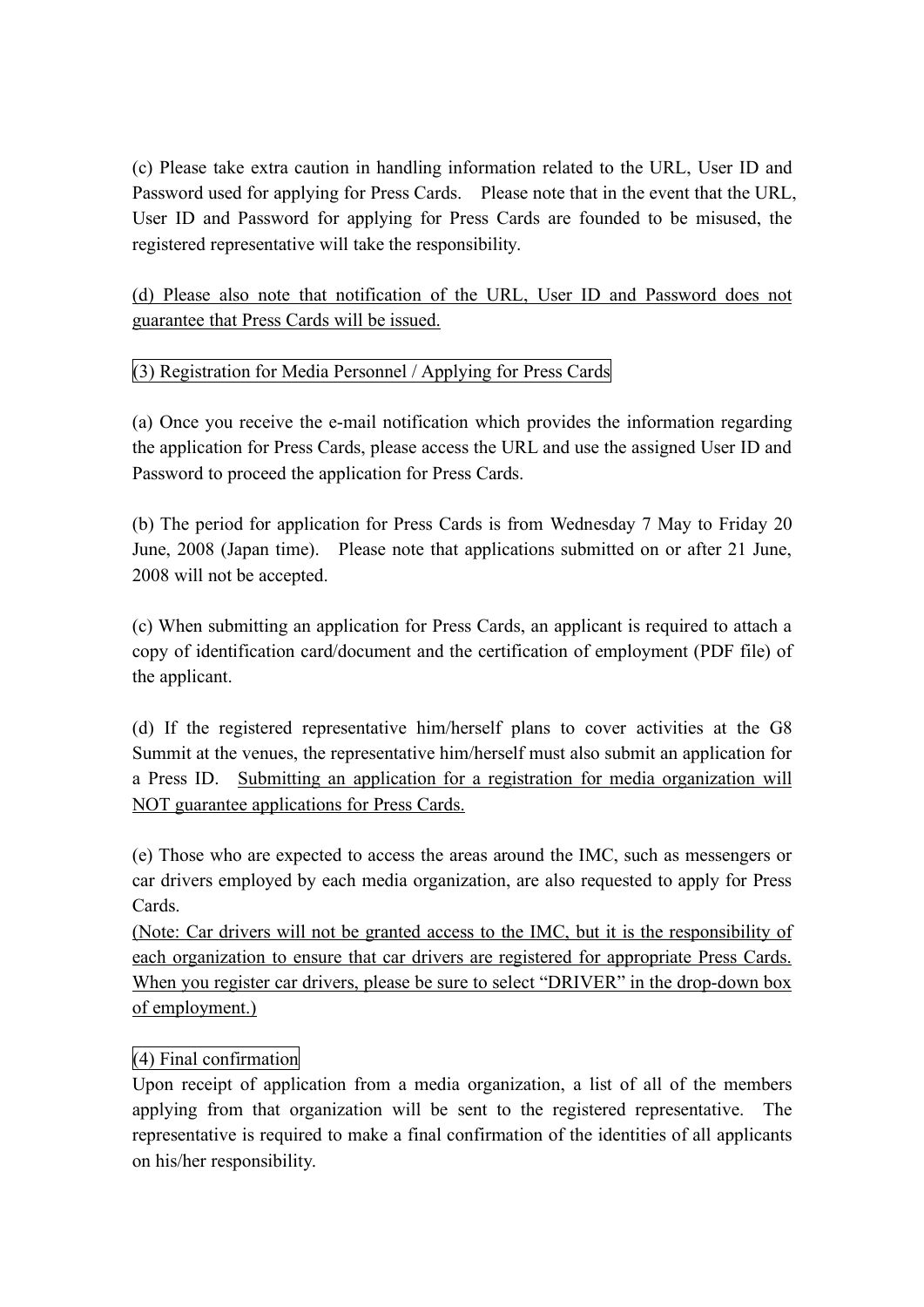## (5) Completion of procedures

Once the final confirmation has been done by the registered representative and the Ministry of Foreign Affairs, the reply will be sent via e-mail to each applicant. (The same content will be mailed via cc: to the registered representative.) Furthermore, a confirmation number will be notified to him/her who has passed the confirmation process. The confirmation number will be necessary when he/she collects the Press Card. Please note that the confirmation number will be required for collection of Press Cards. So you're kindly advised to print the confirmation number.

## 2. Distributing Press Cards

From 1 July to 9 July, 2008 the accreditation desk will be open in the Rusutsu Tower. Distribution of Press Cards will be taken place during that period at that desk.

#### 3. Important Notice

- (1) Applications for Press Cards will not be accepted after June 20, 2008. Therefore, all persons expected to be engaged in media activities at the G8 Summit should register in a timely manner.
- (2) The Press Cards discussed here are to be issued to persons connected with media organizations deemed necessary for coverage of the G8 Summit. MOFA reserves the right not to issue Press Cards in cases such as MOFA not recognizing a media organization or insufficient capacity at the IMC.
- (3) For security reasons, the G8 Summit accreditation desk in the Rusutsu Resort Hotel "Tower" will neither accept applications for new Press Cards nor issue new Press Cards (This excludes the cases of reissuing the lost Press Cards).
- (4) Because of space limitations, pool coverage will be conducted at the G8 Summit. Press participating in pool coverage must possess a Pool Card at such times in addition to his/her Press Card. Persons concerned will be informed at a later date of details regarding the Pool Cards.
- (5) Security will be strictly enforced in the area surrounding the venues during the G8 Summit. All persons needing to access the areas around the IMC, such as messengers or drivers employed by media organizations, must apply for Press Cards.
- (6) No special measures will be taken for visa issuance for media coming to Japan for coverage of the G8 Summit. It is the responsibility of each media organization to obtain visas for its members. For visa-related inquiries, please contact the Embassy of Japan or the Consulate-General of Japan serving your home area.

(end)